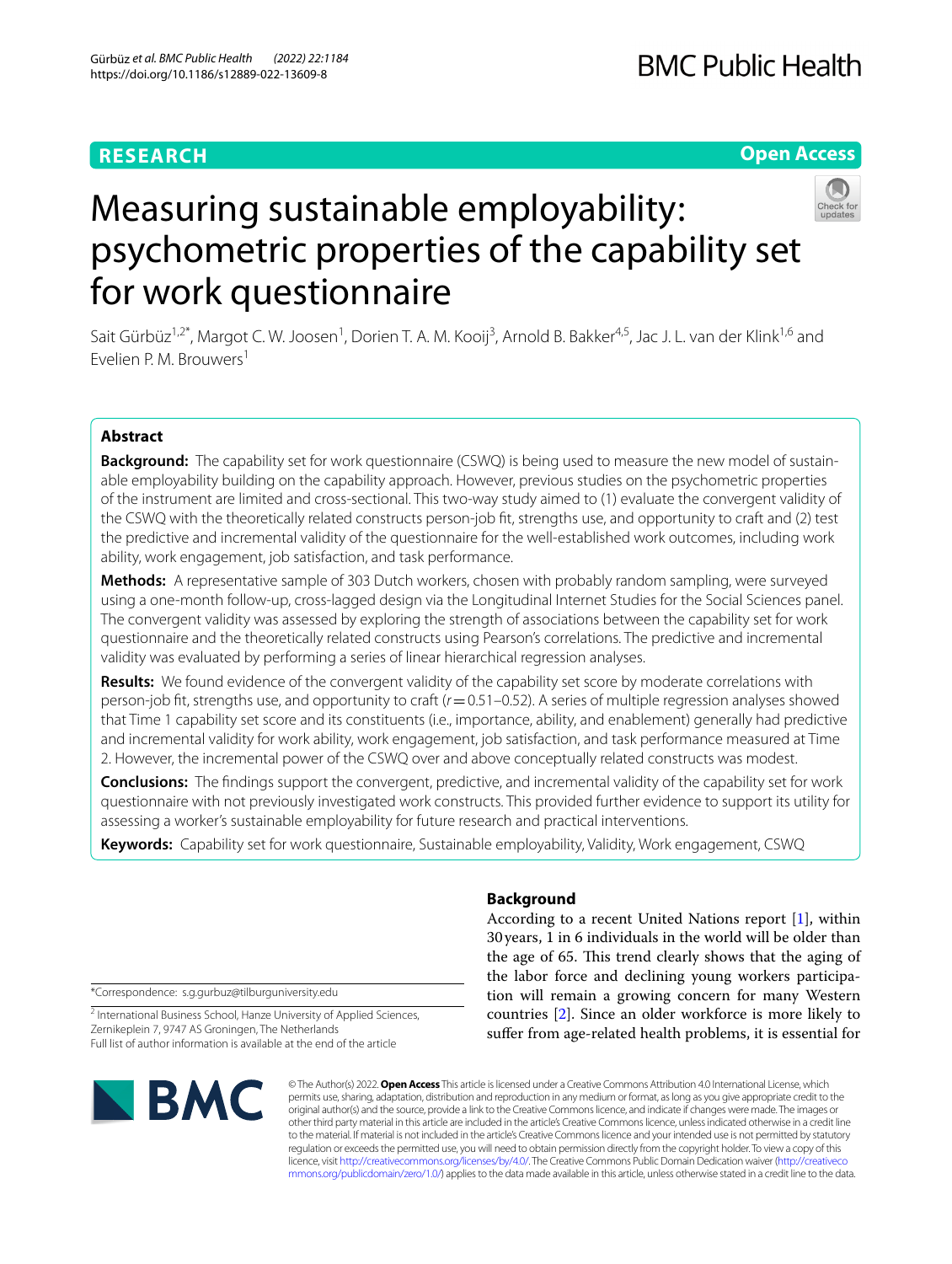organizations to keep aging workers employable in a sustainable way to diminish job burnout, sickness absenteeism, and personnel turnover  $[3]$  $[3]$ . The topic of sustainable employability is also important from a worker's standpoint. Because job loss due to decreased employability frequently leads to poverty and subsequent impairment of (mental) health [\[4](#page-8-3)].

Unfortunately, there is no consensus on the conceptualization of SE in the literature as the term is complex and the concept is hard to measure. For example, building on the Ability-Motivation-Opportunity framework, Le Blanc et al. [\[5](#page-8-4)] addressed the topic as the "extent to which a worker is able, willing, and has opportunities to work now and in the future" (p.3). Centering on work value and macro factors, Deng et al. [[6\]](#page-8-5) defned SE as "the ability of individuals, who pursue work with high intrinsic value and avoid digital exclusion, to remain in employment during their lifetimes" (p. 6). Recently, using proximal constructs, Fleuren et al. [\[7](#page-8-6)] defned SE as an "individual's ability to function at work and in the labor market, or their 'employability', which is not negatively, and preferably positively, afected by that individual's employment over time" (p. 15) and proposed nine indicators refecting health, well-being, and employability components to measure SE over time. However, the most comprehensive and frequently cited conceptualization of SE, integrating the values and abilities of the worker and the opportunities provided by the environment is proposed by Van der Klink et al.  $[8]$  $[8]$ . This conceptualization is used in the current study.

Building on Amartya Sen's capability approach [\[9](#page-8-8)], Van der Klink et al. [\[8\]](#page-8-7) formulated SE as follows (1): "Sustainable employability means that, throughout their working lives, workers can realize tangible opportunities in the form of a set of capabilities. They also enjoy the necessary conditions that allow them to make a valuable contribution through their work, now and in the future, while safeguarding their health and welfare. This requires, on the one hand, a work context that facilitates them, and on the other hand the attitude and motivation to exploit these opportunities" (p.74). After decades of doing research on SE from a medical perspective, particularly focusing on complaints, the capability approach has common roots with the emerging subfeld of positive organizational psychology [[10\]](#page-8-9), thus providing promising new insights to truly advance our knowledge on SE. Subsequently, to operationalize and measure a set of capabilities mentioned in the above conceptualization, a new instrument, the capability set for work questionnaire (CSWQ) was developed  $[11]$  $[11]$  $[11]$ . This instrument comprises seven capabilities which are "the use of knowledge and skills, development of knowledge and skills, involvement in important decisions, building and maintaining meaningful contacts at work, setting your own goals, having a good income, and contributing to something valuable"  $[11]$  $[11]$  (p. 38). The questionnaire measures to what extent those seven capability aspects (a) are considered valuable by the worker (importance), (b) are enabled in the work context (enablement), and (c) can be achieved (ability). Based on this operationalization, if an employee fnds a capability aspect important (a), is enabled (b), and is achievable (c), a capability aspect is considered part of the capability set [[11\]](#page-8-10). Limited previous research found that having a larger capability set was related to better work performance, work ability; and to lower absenteeism and depression [[11,](#page-8-10) [12](#page-8-11)].

Although this new SE instrument has merits to assess the capability set of workers and is embraced by several organizations (e.g., the Netherlands Society of Occupational Medicine), it also met some criticisms [[13](#page-8-12)]. In their critical refection paper, Fleuren et al. [[13](#page-8-12)], for example, argued that the new model of SE "is based on the insuffciently tested assumption that achieving value in work inherently leads to SE" (p.1). Moreover, the scholars who developed this instrument called for future research on the predictive validity of the questionnaire  $[11]$  $[11]$ . Thus, more empirical evidence is needed to validate the CSWQ by using diferent validity types (i.e., convergent, predictive, and incremental validity) and more robust research designs [[14](#page-8-13)].

In the framework developed by Van der Klink et al. [\[7](#page-8-6)], the capability set for work refers to an individual worker's abilities on the one hand, but also to workplace opportunities to achieve valuable work goals. We argue that, in a broader sense, the capability set for work, person-job ft [[15\]](#page-8-14), the use of character of strengths (i.e., individual abilities that allow a person to perform at their best) [\[16](#page-8-15)], and the opportunity to craft (i.e., a person's perceived opportunity to proactively shape his or her job environment) [[17\]](#page-8-16) are related constructs that aim to enhance the ft between person and job, which, in turn, yields optimized functioning at work. Thus, investigating the convergent validity of the CSWQ with those constructs would be relevant. The first aim of the present study is, therefore, to evaluate the convergent validity of the CSWQ by relating it to theoretically related constructs. More specifcally, we hypothesize that the capability set for work will be positively correlated with person-job ft, strengths use, and opportunity to craft [\[18](#page-8-17)].

The second purpose of the current study is to test the predictive validity of the questionnaire for well-established work outcomes, including work ability, work engagement, job satisfaction, and task performance. Third, we aim to test the incremental validity of the CSWQ by exploring whether it explains unique variance in work outcomes over and above conceptually related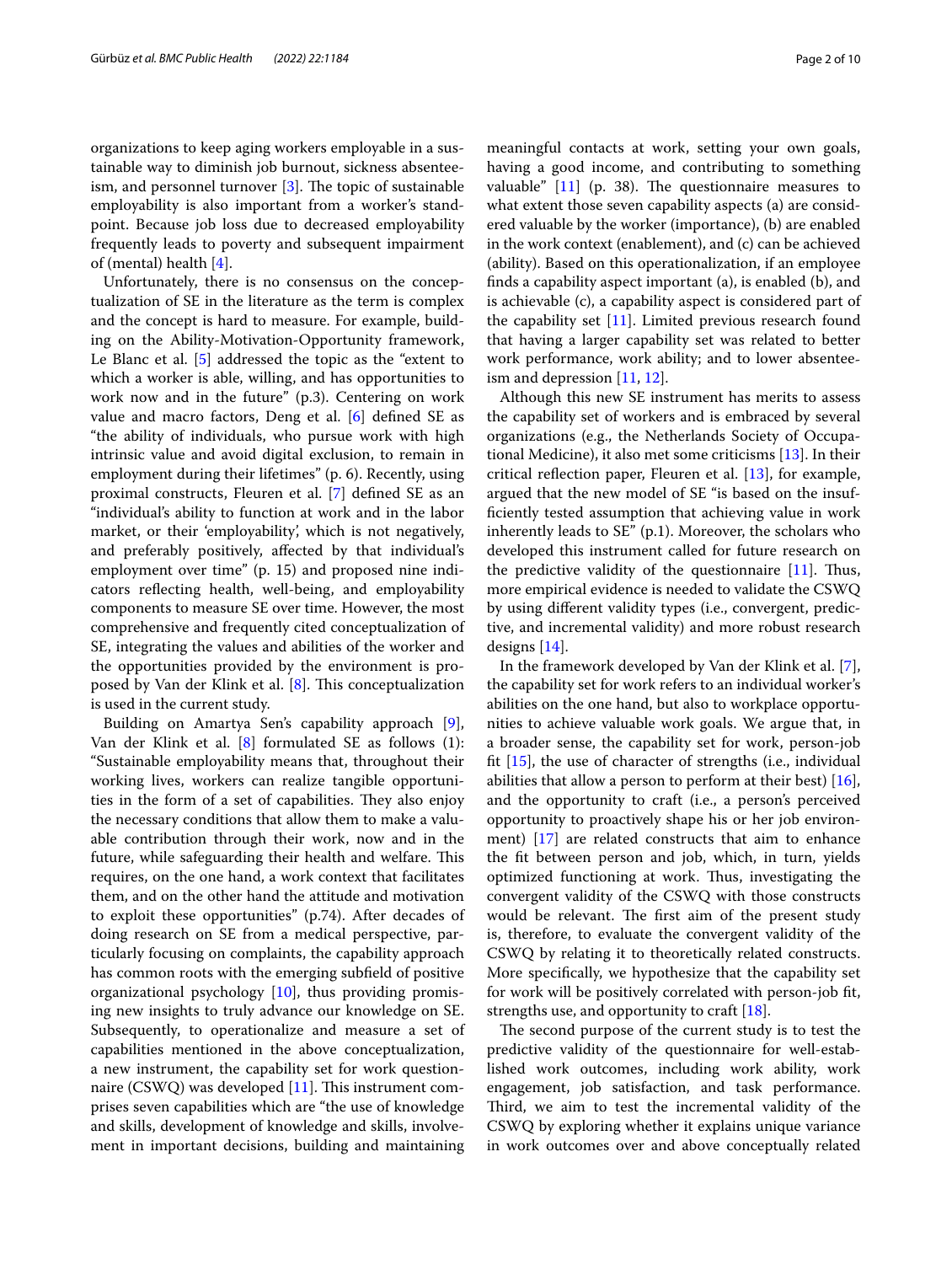constructs (i.e., person-job ft, strengths use, and opportunity to craft).

#### **Methods**

#### **Study population**

A total of 303 Dutch workers were recruited for the present study. Data were collected using a two-wave design with a one-month time lag in September and November 2021 via the Longitudinal Internet Studies for the Social Sciences (LISS) panel governed by CentERdata (Tilburg University). This panel is made up of a representative sample of Dutch people who attend monthly online surveys. A true random sampling technique was used for selecting panel members from the population registry. Every year, members of the panel participate in a longitudinal survey that contains a wide range of topics such as work attitudes, health conditions, income, political views, values  $[19]$  $[19]$ . The LISS panel may be accessed here for further details: [www.lissdata.nl.](http://www.lissdata.nl)

Previous studies on the trajectory of work values have implied that the relative importance of work attitudes might fuctuate over time depending on contexts as a result of daily activities and environmental stimuli [\[20](#page-8-19), [21\]](#page-8-20). Thus, in the present study, we have used a short time lag of one month between the two waves to investigate the predictive and incremental validity of the CSWQ for work outcomes.

At the frst wave (Time 1), an online questionnaire was sent to randomly selected members of the LISS panel who work at different organizations  $(N=597)$ . The online questionnaire was completed by 401 respondents (response rate  $=67.2%$ ). After dropping incomplete questionnaires, 364 usable surveys were obtained. At the second wave (a month later), a follow-up questionnaire was sent to those respondents, and 315 out of 364 employees completed the questionnaires (response rate $=86.5\%$ ). After removing incomplete and unmatched surveys, the fnal sample consisted of 303 employees who completed both questionnaires.

We have checked the minimum sample requirement to test our hypotheses by using Faul et al's [\[22\]](#page-8-21) G\*Power tool (version 3.1.9.7). The analysis indicated that a sample size of 173 is adequate to detect a medium efect size [[23\]](#page-8-22) for linear multiple regression ( $\alpha$  = 0.05, power = 0.95, predictors  $=10$ ). As a result, the acquired sample size of 303 at the second wave is sufficient to test the research hypotheses.

Drop-out analyses between Times 1 and 2 showed that there were no signifcant diferences on main variables (e.g., capability set for work) between those who completed both surveys and those who left out prior to completing Time 2 questionnaires. Table [1](#page-2-0) shows the sample characteristics and descriptive statistics of the

#### <span id="page-2-0"></span>**Table 1** Characteristics of the sample

| <b>Characteristics</b>                         | N   | $\%$ | Mean   | SD <sup>a</sup> |
|------------------------------------------------|-----|------|--------|-----------------|
| Gender ( $N = 303$ )                           |     |      |        |                 |
| Female                                         | 144 | 47.5 |        |                 |
| Male                                           | 159 | 52.5 |        |                 |
| Age (in years) $(N = 303)$                     |     |      | 46,51  | 12.29           |
| Marital status ( $N = 303$ )                   |     |      |        |                 |
| Married                                        | 188 | 62   |        |                 |
| Separated, divorced, or widowed                | 31  | 10.3 |        |                 |
| Never married                                  | 84  | 27.7 |        |                 |
| Organizational tenure (in years) ( $N = 303$ ) |     |      | 13.19  | 11.55           |
| Education ( $N = 302b$ )                       |     |      |        |                 |
| Primary school                                 | 9   | 3    |        |                 |
| Intermediate secondary education               | 40  | 13.2 |        |                 |
| Higher secondary education                     | 20  | 6.6  |        |                 |
| Intermediate vocational                        | 91  | 30   |        |                 |
| Higher vocational education                    | 93  | 30.7 |        |                 |
| University                                     | 49  | 16.2 |        |                 |
| Average working hours/week                     |     |      | 31.214 | 9.93            |
| Job type $(N = 303)$                           |     |      |        |                 |
| Profit                                         | 172 | 56.8 |        |                 |
| Non-profit                                     | 131 | 43.2 |        |                 |
| Contract type $(N = 303)$                      |     |      |        |                 |
| Temporary                                      | 32  | 10.6 |        |                 |
| Fixed                                          | 271 | 89.4 |        |                 |

<sup>a</sup> SD standard deviation

**b** Due to missing answers, information was not available for all participants

study variables. Out of 303 respondents, 52% was male  $(N=159)$ , the mean age was 46.51 years (SD = 12.29), the mean organizational tenure (in years) was 13.19years  $(SD=11.55)$ , and the mean weekly working hours was  $31.21$  (SD = 9.93). Regarding the educational level of the participants; most participants held an intermediate vocational degree or above  $(76.9\%, N=286)$ . The majority of the participants were married (62%, *N*=188). Most participants worked for a proft organization (56.8%, *N*=172) and had a fxed contract (89.4%, *N*=271).

#### **Measures**

*Capability sets* were assessed at Time 1 via the CSWQ developed by Abma et al.  $[11]$  $[11]$  $[11]$  based on the model of sustainable employability  $[7]$  $[7]$ . The CSWQ captures whether seven work aspects (e.g., "using of knowledge and skills in your work"), are considered valuable by the worker  $(A=$ importance), are enabled in the work context (B = enablement), and can be achieved ( $C = abil$ ity). For each of these seven capabilities, the worker is questioned (A) "How important is  $\lt$  the aspect  $>$  for you?' (B) "Does your work provide the opportunities to achieve  $\lt$  the aspect  $>$ " and (C) "To what extent do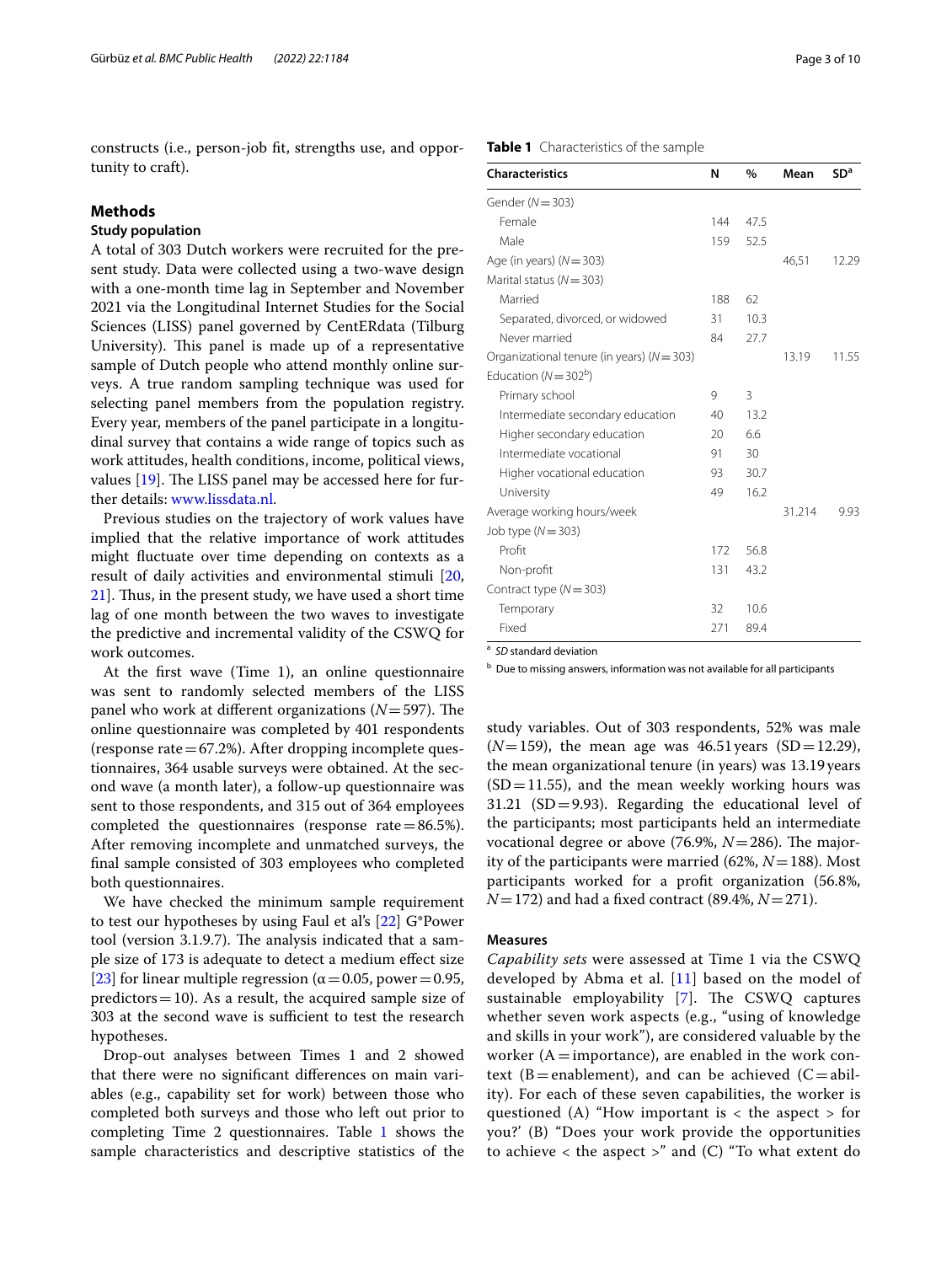you actually achieve <the aspect>?" on a scale from 1  $=$  "not at all" to 5  $=$  "a very large extent". The overall capability set score was calculated by taking the average of the seven work capabilities. An individual capability is considered part of the capability set of an individual worker when scores of A, B, and C are greater than 3 [[11](#page-8-10)]. For example, if a worker values the aspect "having meaningful social contacts" to a large extent, and simultaneously is able and enabled to a large extent, the aspect is considered to be part of the worker's capability set.

*Person Job-ft* was measured at Time 1 using a validated six-item scale [[24](#page-8-23)] scored on a fve-point Likert scale (ranging from  $1=$  strongly disagree to  $5=$  strongly agree). The scale contains demands-abilities fit and needssupplies fit aspect of person job-fit. An example item is "There is a good fit between the demands of my job and my personal abilities".

*Strengths use* was rated at Time 1 using the six-item scale developed by van Woerkom et al. [[25\]](#page-8-24). An example item is "I use my strengths in my work"  $(0=$  "almost" never" to  $6=$  "almost always").

*Opportunity to craft* was examined at Time 1 using five items  $[18]$  $[18]$ . An example item is "At work I have the opportunity to adjust the number of tasks I carry out"  $(1="text{never" to } 5="text{very often").}$ 

*Work ability* was examined at Time 2 using a short reliable and valid two-item version of the Work Ability Index (WAI)  $[26]$  $[26]$ . The two items are "How do you rate your own current work ability in relation to the physical demands of the job?" and "How do you rate this employee's current work ability with respect to the mental demands of the work?". Previous research has reported that this brief version of the WAI is reliable and valid [\[27](#page-8-26)]. Participants could respond to both items using on a fve-point scale  $(1="$  very poor" to  $5="$  very good").

*Work engagement* was measured at Time 2 with the three-item ultra-short Utrecht Work Engagement Scale (UWES) [[28\]](#page-8-27)*.* An example item is "At my work, I feel bursting with energy*".* Responses were given on a fvepoint scale from 1 ("never") to 5 ("very often").

*Job satisfaction* was rated at Time 2 using one single item [[29\]](#page-8-28): "Taking everything into consideration, I am satisfed with my job". Items were rated on a seven-point scale 1 ("strongly disagree") to 7 ("strongly agree'). Previous meta-analysis has showed that one-single item can be used for measuring the overall job satisfaction [[30\]](#page-8-29).

*Task performance* was measured at Time 2 with three items by combining self-rated, coworkers and supervisory rating scores [[31\]](#page-8-30). Item includes "how would >you, your direct supervisor, and your colleagues > evaluate your current overall work performance?". Items were rated on a fve-point scale 1 ("very poor") to 5 ("excellent").

#### **Analytical strategy**

Data were analyzed using SPSS for Windows (release 26.0). We checked the normality of the data by calculating *Z* scores (skewness and kurtosis statistics divided by their standard errors) for composite variables [[32\]](#page-8-31). All *Z* scores were less than 3.29 ( $p < .01$ ), indicating that the data did not violate the normality assumption [\[33](#page-9-0)]. Cronbach's alpha was used for assessing the internal consistency of scales used in the study. The convergent validity of the CSWQ was assessed by exploring the strength of associations between the capability set for work questionnaire and theoretically similar constructs using Pearson's correlations. The following thresholds were used to interpret strength of correlation:  $r \leq \pm 0.3$  = weak;  $0.3 < r \le 0.7$  = moderate;  $0.7 < r \le +1$  = strong [\[32\]](#page-8-31). Predictive and incremental validity of the CSWQ was evaluated with a cross-lagged design (i.e., predictors measured Time 1, outcomes measured at Time 2) by performing a series of multiple linear regression analyses. This design is more relevant than cross-sectional design for assessing the predictive validity [\[34](#page-9-1), [35\]](#page-9-2). Moreover, consistent with previous research [\[11](#page-8-10)], age, gender, and average weekly working hours were included as control variables. All reported *p* values were two-tailed with an accepted signifcance level of 0.05.

#### **Results**

#### **Descriptive statistics**

Descriptive statistics (included in capability set, the means, standard deviations, corrected item-total correlations) and Cronbach's alpha coefficients of the scales are presented in Table [2.](#page-4-0) As seen in Table [2,](#page-4-0) "use of knowledge and skills" (in 68%) and "building and maintaining meaningful contacts at work" (in 57%) appeared as most often included capability in the capability set. Cronbach's alpha coefficients of all scales are above 0.7, and the itemtotal correlation ranged from 0.62 to 0.85, revealing a satisfactory internal consistency [[36\]](#page-9-3).

#### **Convergent validity of the CSWQ**

The results for the convergent validity of the CSWQ are shown in Table [3](#page-4-1). All Pearson's correlation coefficients between the seven individual capability aspects and the capability set score with person-job ft, strengths use, and opportunity to craft were positive and signifcant  $(p<0.01)$ . In line with our predictions, results in Table [3](#page-4-1) revealed that the larger the capability set scores, the higher the scores were for person-job fit  $(r=0.509,$  $p$ <0.01), strengths use ( $r$ =0.509,  $p$ <0.01), and opportunity to craft  $(r=0.552, p<0.01)$ . In addition, in general, moderate positive correlations were found, ranging from 0.254 to 0.579, between the seven individual capability aspects and person-job ft, strengths use, and opportunity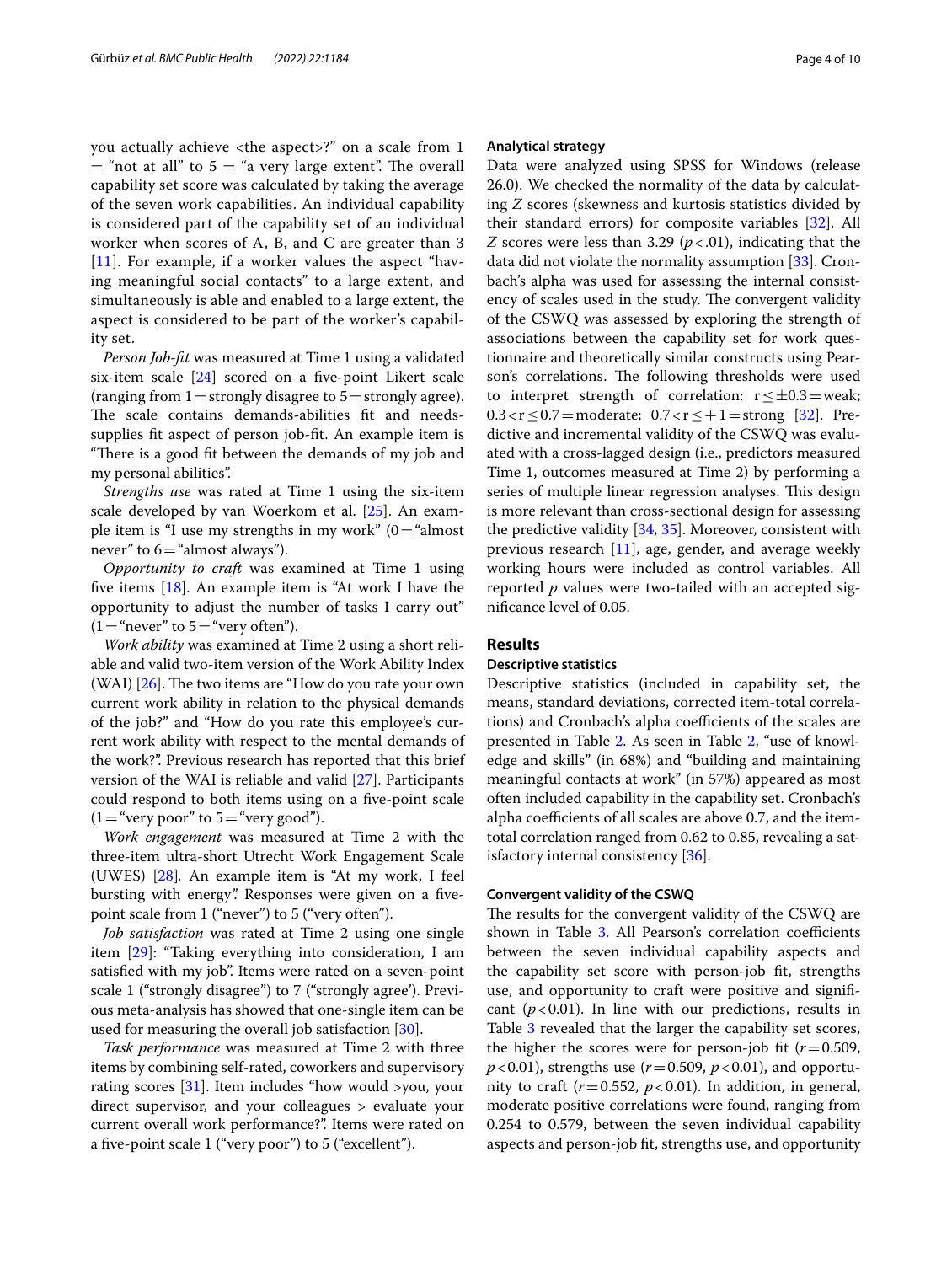| <b>Variables</b>                                                     | Included in<br>capability set (in %) <sup>a</sup> | Mean | SD <sup>b</sup> | Corrected item-total Cronbach's o<br>correlation |      |
|----------------------------------------------------------------------|---------------------------------------------------|------|-----------------|--------------------------------------------------|------|
| Capability set score <sup>c</sup> (average of the seven work values) |                                                   | 3.53 | 0.54            |                                                  |      |
| Use of knowledge and skills                                          | 68                                                | 3.94 | 0.67            |                                                  |      |
| Development of knowledge and skills                                  | 40                                                | 3.48 | 0.72            |                                                  |      |
| Involvement in important decisions                                   | 34                                                | 3.29 | 0.81            |                                                  |      |
| Building and maintaining meaningful contacts                         | 57                                                | 3.71 | 0.75            |                                                  |      |
| Setting your own goals                                               | 37                                                | 3.39 | 0.78            |                                                  |      |
| Having a good income                                                 | 37                                                | 3.43 | 0.74            |                                                  |      |
| Contributing to something valuable                                   | 43                                                | 3.47 | 0.82            |                                                  |      |
| Person-job fit                                                       |                                                   | 3.66 | 0.76            | $0.73 - 0.82$                                    | 0.92 |
| Strengths use                                                        |                                                   | 4.24 | 1.01            | $0.79 - 0.85$                                    | 0.94 |
| Opportunity to craft                                                 |                                                   | 3.34 | 0.73            | $0.65 - 0.71$                                    | 0.87 |
| Work engagement (Time 2)                                             |                                                   | 3.69 | 0.70            | $0.62 - 0.74$                                    | 0.81 |
| Work ability (Time 2)                                                |                                                   | 4.26 | 0.65            | 0.69                                             | 0.82 |
| Task performance (Time 2)                                            |                                                   | 3.73 | 0.63            | $0.74 - 0.81$                                    | 0.88 |
| Job satisfaction (Time 2) <sup>c</sup>                               |                                                   | 5.57 | 1.21            |                                                  |      |

#### <span id="page-4-0"></span>**Table 2** Descriptive statistics and Cronbach's alpha of the scales. [SD=standard deviation]

<sup>a</sup> An individual work value aspect is considered part of the capability set if the important (A), enablement (B), and ability (C) scores are greater than 3

b *SD* standard deviation

 $c$  Cronbach's alpha calculations for the CSWQ and job satisfaction were not run since the former is not a scale and the latter is measured with an overall item

<span id="page-4-1"></span>

|  |  |  |  |  |  |  |  | <b>Table 3</b> Convergent validity of the CSWQ with person-job fit, strengths use, and opportunity to craft ( $N = 303$ ) |  |  |
|--|--|--|--|--|--|--|--|---------------------------------------------------------------------------------------------------------------------------|--|--|
|--|--|--|--|--|--|--|--|---------------------------------------------------------------------------------------------------------------------------|--|--|

| <b>Variables</b>                                |                   | $\overline{2}$    | 3                 | 4                 | 5                 | 6                 | 7                 | 8                 | 9    | 10   |
|-------------------------------------------------|-------------------|-------------------|-------------------|-------------------|-------------------|-------------------|-------------------|-------------------|------|------|
| 1. Capability set score                         |                   |                   |                   |                   |                   |                   |                   |                   |      |      |
| 2. Use of knowledge and skills                  | .718              |                   |                   |                   |                   |                   |                   |                   |      |      |
| 3. Development of knowledge and skills          | .755              | .580              |                   |                   |                   |                   |                   |                   |      |      |
| 4. Involvement in important decisions           | .731              | .403              | .504              |                   |                   |                   |                   |                   |      |      |
| 5. Building and maintaining meaningful contacts | .683              | .452              | .370              | .455              |                   |                   |                   |                   |      |      |
| 6. Setting your own goals                       | .779              | .445              | .557              | .548              | .407              |                   |                   |                   |      |      |
| 7. Having a good income                         | .615              | .366              | .358              | .317              | .296              | .434              |                   |                   |      |      |
| 8. Contributing to something valuable           | .709              | .436              | .447              | .382              | .435              | .472              | .321              |                   |      |      |
| 9. Person-job fit                               | .509 <sup>b</sup> | .579 <sup>b</sup> | .388 <sup>b</sup> | .282 <sup>c</sup> | .296 <sup>c</sup> | .312 <sup>b</sup> | .279 <sup>c</sup> | .433 <sup>b</sup> |      |      |
| 10. Strengths use                               | .509b             | .576 <sup>b</sup> | .335 <sup>b</sup> | .316 <sup>b</sup> | .351 <sup>b</sup> | .361 <sup>b</sup> | .254 $c$          | .376 <sup>b</sup> | .556 |      |
| 11. Opportunity to craft                        | .552 <sup>b</sup> | .444 <sup>b</sup> | .391 <sup>b</sup> | .430 $^{\rm b}$   | .315 <sup>b</sup> | .452 <sup>b</sup> | .364 $^{\rm b}$   | .362 <sup>b</sup> | .499 | .492 |
|                                                 |                   |                   |                   |                   |                   |                   |                   |                   |      |      |

<sup>a</sup> All correlations are significant at <0.01 level (two-tailed)

 $^{\rm b}$  Moderate correlation ( $\pm$  0.3 < r  $\leq$   $\pm$ 0.7) between the CSWQ and the other constructs

 $\text{c}$  Weak correlation (r  $\leq$   $\pm$ 0.3) between the CSWQ and the other constructs

to craft. The strongest positive correlation was found between work value "Use of knowledge and skills" and person-job fit  $(r=0.579, p<0.01)$ , while the weakest but still signifcant correlation was observed between work value "Having a good income" and strengths use  $(r=0.254, p<0.01).$ 

#### **Predictive validity of the CSWQ**

The results for the predictive validity of the  $CSWQ$  are presented in Table [4.](#page-5-0) A series of multiple regression analyses revealed positive associations between the capability set score (Time 1) and work ability  $(\beta = 0.291,$ 95% CI .22–.48), work engagement (*β*=0.385, 95% CI .36–.62), job satisfaction (*β*=0.354, 95% CI .56–1.03), and task performance  $(\beta = 0.246, 95\% \text{ CI}$ .16–.41) measured at Time 2. Subsequently, we tested the predictive power of the constituents of capabilities, namely importance (Score A), enablement (Score B), and ability (Score C) dimensions measured at Time 1. As can be seen in Table [4,](#page-5-0) each of the three constituents of capabilities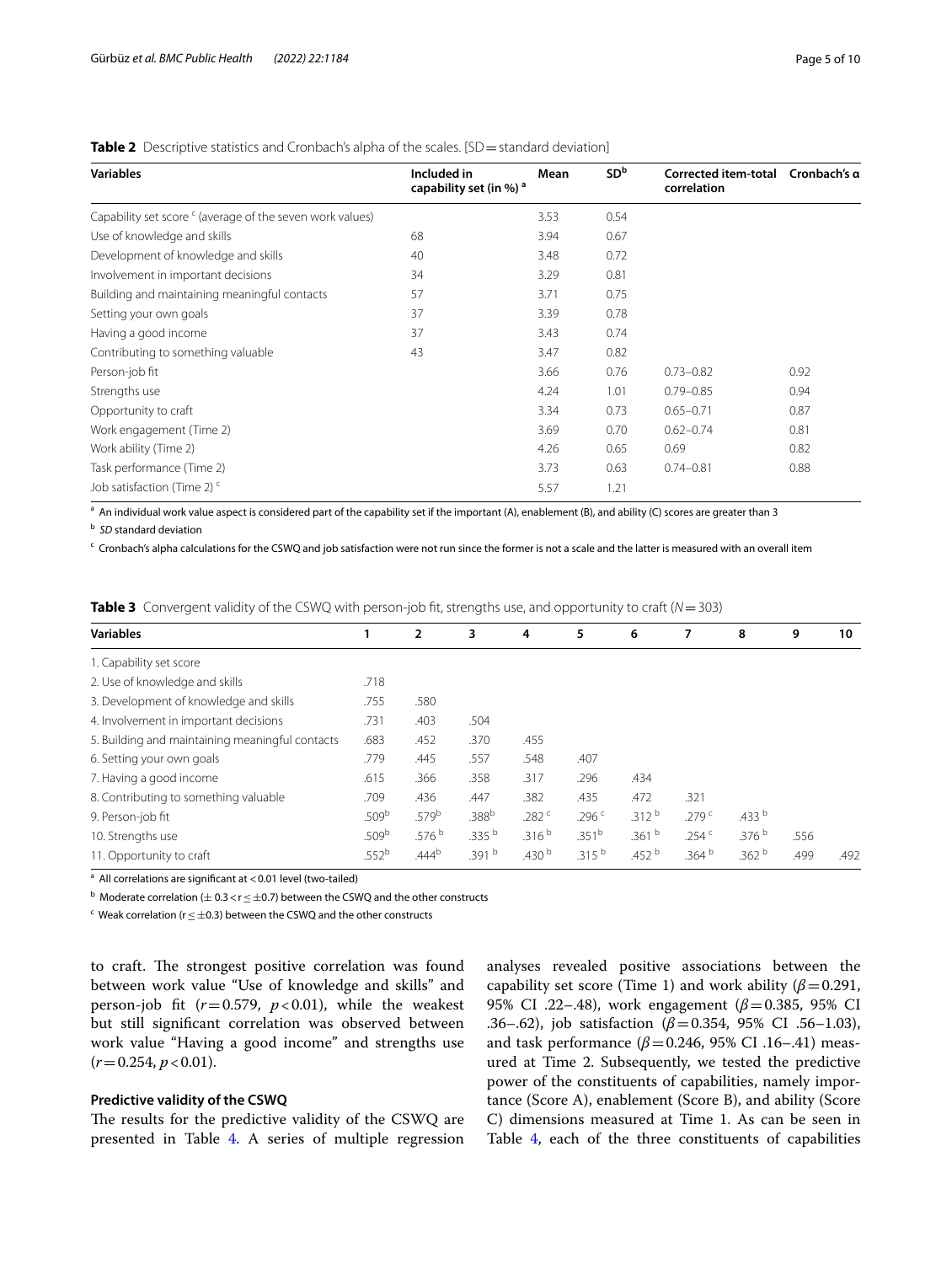#### <span id="page-5-0"></span>**Table 4** Predictive validity of the CSWQ (*N*=303)

| <b>Predictors measured Time 1</b>                         | Time 2<br><b>Work ability</b> |     |             | Time 2<br>Work engagement |     |             | Time 2<br>Job satisfaction |     |              | Time 2<br>Task performance |     |             |
|-----------------------------------------------------------|-------------------------------|-----|-------------|---------------------------|-----|-------------|----------------------------|-----|--------------|----------------------------|-----|-------------|
|                                                           | $\beta^f$                     | SE  | 95% CI      | β                         | SE  | 95% CI      | β                          | SE  | 95% CI       | β                          | SE  | 95% CI      |
| Capability set score <sup>a</sup>                         | .291                          | .06 | $.22 - .48$ | .385                      | .07 | $.36 - .62$ | .354                       | .12 | $.56 - 1.03$ | .246                       | .06 | $.16 - .41$ |
| Importanceb                                               | .278                          | .07 | $.20 - .45$ | .239                      | .07 | $.16 - .43$ | .152                       | .12 | $.09 - .58$  | .269                       | .06 | $.18 - .43$ |
| Ability <sup>c</sup>                                      | 262                           | .06 | $.16 - .40$ | .390                      | .06 | $.32 - .56$ | .365                       |     | $.51 - .93$  | .219                       | .06 | $.11 - .34$ |
| Fnablement <sup>d</sup>                                   | .253                          | .06 | $.15 - .38$ | .407                      | .06 | $.34 - .57$ | .427                       | .10 | $.64 - 1.04$ | .185                       | .06 | $.07 - .29$ |
| Use of knowledge and skills <sup>e</sup>                  | .187                          | .07 | $.04 - .32$ | .262                      | 07  | $.12 - .40$ | .250                       | .04 | $.07 - .23$  | .174                       | .02 | $.01 - .10$ |
| Development of knowledge and skills <sup>e</sup>          | $-.060$                       | .07 | $-.19-.08$  | .079                      | 07  | $-.05-.21$  | .044                       | .04 | $-.05-.10$   | $-.034$                    | .02 | $-.05-.03$  |
| Involvement in important decisions <sup>e</sup>           | $-.013$                       | .06 | $-.12-.10$  | .152                      | 06  | $-.04-.27$  | .109                       | .04 | $-.01-.12$   | .055                       | .02 | $-.02-.06$  |
| Building and maintaining meaningful contacts <sup>e</sup> | .134                          | .06 | $.00 - .23$ | .009                      | .06 | $-.11-.13$  | .040                       | .04 | $-.04-.09$   | .066                       | .02 | $-.04-.04$  |
| Setting your own goals <sup>e</sup>                       | .048                          | .06 | $-.08-.16$  | $-.048$                   | 06  | $-.17-.08$  | .105                       | .04 | $-.01-.12$   | .004                       | .02 | $-.02-.04$  |
| Having a good income <sup>e</sup>                         | .133                          | .06 | $.00 - .23$ | $-.040$                   | .06 | $-.16-.08$  | .116                       | .03 | $-.01-.13$   | $-.025$                    | .02 | $-.04-.03$  |
| Contributing to something valuable <sup>e</sup>           | .005                          | .05 | $-.10-.11$  | .081                      | .06 | $-.03-.19$  | .173                       | .03 | $.02 - .15$  | .098                       | .02 | $-.01-.06$  |

<sup>a</sup> Model 1 adjusts for gender (1-male, 2-female, age (in years), weekly working hours, and the capability set score.

 $^{\rm b}$  Model 2 adjusts for gender (1-male, 2-female, age (in years), weekly working hours, the importance constituent of capabilities.

<sup>c</sup> Model 3 adjusts for gender (1-male, 2-female, age (in years), weekly working hours, the ability constituent of capabilities.

<sup>d</sup> Model 4 adjusts for gender (1-male, 2-female, age (in years), weekly working hours, the enablement constituent of capabilities.

<sup>e</sup> Model 5 adjusts for gender (1-male, 2-female), age (in years), weekly working hours, and all capability aspects.

 $^{\mathsf{f}}$  *β* is the standardized beta coefficient, *SE* standard error, 95% CI 95% confidence interval.

(Time 1) had predictive power for all outcome variables measured at Time 2 (see Model 2, 3, and 4 in Table [4](#page-5-0)). Finally, further multivariate analyses were conducted to determine which individual capability facet (Time 1) had the highest predictive power for outcomes. These analyses revealed that "use of knowledge and skills in the work" has substantial predictive potential for all work outcomes. However, we did not observe any signifcant association between two individual capability aspects (i.e., involvement in important decisions and setting your own goals) and outcome variables (Time 2).

#### **Incremental validity of the CSWQ**

We predicted the capability set score (Time 1) would explain unique variance in the work outcomes measured at Time 2 over and above conceptually related constructs (i.e., person-job ft, strengths use, and opportunity to craft) measured at Time 1. To test our prediction on incremental validity, we performed a series of three-step linear hierarchical regression analyses. We again included the controls (i.e., age, gender, and weekly working hours) in the frst step to control for their possible extraneous effects. Then, at the second stage, we entered similar constructs individually. At the fnal stage, we added the capability set score to explore its additive power on the work outcomes. The results of these regression analyses are presented in Table [5.](#page-6-0) As can be seen, the capability set score explained incremental variance in work ability, work engagement, and task performance  $(\Delta R^2 = 0.043,$  0.024, and 0.25,  $p < 0.01$ , respectively), beyond the variance accounted for by person-job ft. In a similar vein, the capability set score explained incremental variance in work ability, work engagement, job satisfaction, and task performance  $(\Delta R^2 = 0.052, 0.047, 0.040,$  and 0.024,  $p \leq 0.01$ , respectively), beyond the variance accounted for by opportunity to craft. Finally, we observed that the capability set score explained incremental variance in work ability, work engagement, and job satisfaction  $(\Delta R^2 = 0.039, 0.050, \text{ and } 0.041, p < 0.01, \text{ respectively})$ beyond the variance accounted for the strengths use. However, the capability set score did not explain unique variance in job satisfaction over and above person-job ft  $(\Delta R^2 = .005, p = 094)$ . Likewise, it did not explain unique variance in task performance over and above strengths use  $(\Delta R^2 = .007, p = 0.123)$ .

#### **Discussion**

The present two-wave study aimed to evaluate the convergent, predictive, and incremental validity of the CSWQ, a newly developed measure of sustainable employability based on Sen's [[9\]](#page-8-8) capability approach. First, we examined the convergent validity by examining the strength of associations between the CSWQ and person-job ft, person-organization ft, strengths use, and opportunity to craft. Second, we tested whether the CSWQ has predictive and incremental validity for work ability, work engagement, job satisfaction, and task performance.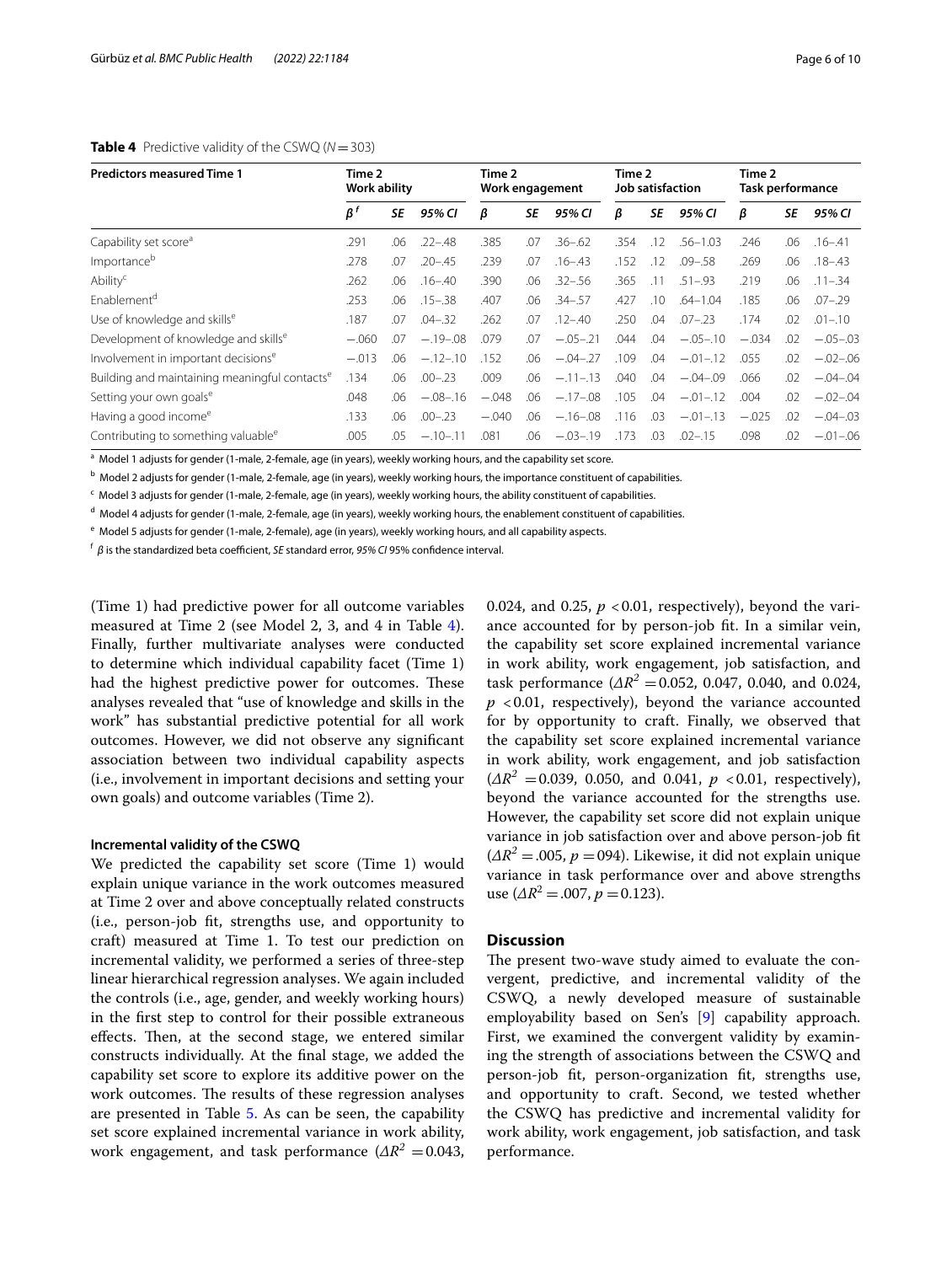| Predictors measured at Time 1  | Time 2<br>Work ability |           |              | Time 2<br>Work engagement |           |                   | Time 2            | Job satisfaction         |                   | Time 2<br>Task performance |                   |              |
|--------------------------------|------------------------|-----------|--------------|---------------------------|-----------|-------------------|-------------------|--------------------------|-------------------|----------------------------|-------------------|--------------|
|                                | $\beta^a$              | <b>SE</b> | $\Delta R^2$ | β                         | <b>SE</b> | $\Delta R^2$      | β                 | <b>SE</b>                | $\Delta R^2$      | β                          | <b>SE</b>         | $\Delta R^2$ |
| Step 1<br>Controls             |                        |           | .017         |                           |           | .021              |                   | $\equiv$                 | .038 b            |                            |                   | .016         |
| Step 2<br>Person-job fit       | $.115^{b}$             | .05       | $.049^{b}$   | .455 <sup>b</sup>         | .05       | $.281^{b}$        | .583 b            | .07                      | .378 <sup>b</sup> | .139                       | .05               | $.048^{b}$   |
| Step 3<br>Capability set score | .238 <sup>b</sup>      | .08       | $.043^{b}$   | $.175^{b}$                | .07       | $.024^{b}$        | .085              | .11                      | .005              | $.182^{b}$                 | .07               | $.025^{b}$   |
| Step 1<br>Controls             |                        | -         | .017         |                           |           | .021              |                   | -                        | .038 <sup>b</sup> |                            |                   | .016         |
| Step 2<br>Opportunity to craft | .028                   | .06       | $.031^{b}$   | $.224^{b}$                | .06       | $.131^{b}$        | .206 <sup>b</sup> | .11                      | $.111^{b}$        | .107                       | .06               | $.042^{b}$   |
| Step 3<br>Capability set score | .276 <sup>b</sup>      | .08       | $.052^{b}$   | .263 <sup>b</sup>         | .08       | $.047^{b}$        | $.242^{b}$        | .14                      | .040 <sup>b</sup> | .187 b                     | .08               | $.024^{b}$   |
| Step 1<br>Controls             |                        | -         | .017         |                           |           | .021              |                   | $\overline{\phantom{0}}$ | .038 $^{\rm b}$   |                            | $\qquad \qquad -$ | .016         |
| Step 2<br>Strengths use        | .110                   | .04       | .052 b       | $.231^{b}$                | .04       | $.132^{b}$        | .222 $^{\rm b}$   | .07                      | $.116^{b}$        | .283 <sup>b</sup>          | .04               | $.109^{b}$   |
| Step 3<br>Capability set score | .234 <sup>b</sup>      | .08       | $.039^{b}$   | .266 <sup>b</sup>         | .08       | .050 <sup>b</sup> | .239 <sup>b</sup> | .14                      | $.041^{b}$        | .099                       | .07               | .007         |

#### <span id="page-6-0"></span>**Table 5** Incremental validity of the CSWQ ( $N = 303$ )

 $a<sup>a</sup> β$  is standardized beta coefficient taken from the last step. *SE* standard error

c *P*<0.05

The results provide fair evidence to demonstrate that the CSWQ has satisfactory convergent validity. More specifcally, we found that the capability set score was moderately correlated with person-job ft, personorganization ft, strengths use, and opportunity to craft, supporting our hypotheses. We also observed that the capability set score measured at Time 1 positively predicted the outcome variables, work ability, work engagement, job satisfaction, and task performance measured at Time 2. Moreover, we explored that the constituents of capabilities (i.e., importance, ability, and enablement) had also separately predictive power for all outcome variables. Among the seven individual capability aspects, the "use of knowledge and skills at work" facet had the highest convergent validity with strengths use. In a similar vein, this facet had the strongest predictive power for all work outcomes. However, our multivariate analyses depicted that the predictive power of three individual capability facets (i.e., involvement in important decisions, building and maintaining meaningful contacts, and setting your own goals) for the outcome variables was limited and not signifcant.

Finally, we found that the capability set score, in general, explained unique variance in work outcomes over and beyond conceptually related constructs (i.e., person-job ft, strengths use, and opportunity to craft). It is important to note that although the incremental power of the CSWQ for the work outcomes was signifcant, the explained incremental variance by the CSWQ in work ability, work engagement, and task performance was relatively weak. Moreover, we observed that the CSWQ did not explain unique variance in job satisfaction beyond person-job ft and in task performance over and above strengths use. These results suggest that modest evidence is obtained regarding the incremental validity.

These findings reveal that the use of CSWQ as overall capability set score or a constituent of capabilities (i.e., importance, enablement, and ability) rather than individual capability facets might be more relevant for predicting crucial work outcomes. In their development and validation study of the CSWQ, Abma et al. [\[11\]](#page-8-10) reported that the capability set score was positively correlated with work performance and work ability. Subsequently, Van Gorp et al. [[12\]](#page-8-11) found that larger capability set was associated with better work ability for both workers with multiple sclerosis and workers from the general population. Our results are in line with the fndings of previous studies.

Although the notion of SE gained increased attention over the last two decades, it has been measured using proximal constructs such as work ability, vitality, perceived employability until recently  $[37]$  $[37]$  $[37]$ . The CSWQ is unique among other instruments in that it measures employees' SE as set of seven capabilities. With this

b *P*<0.01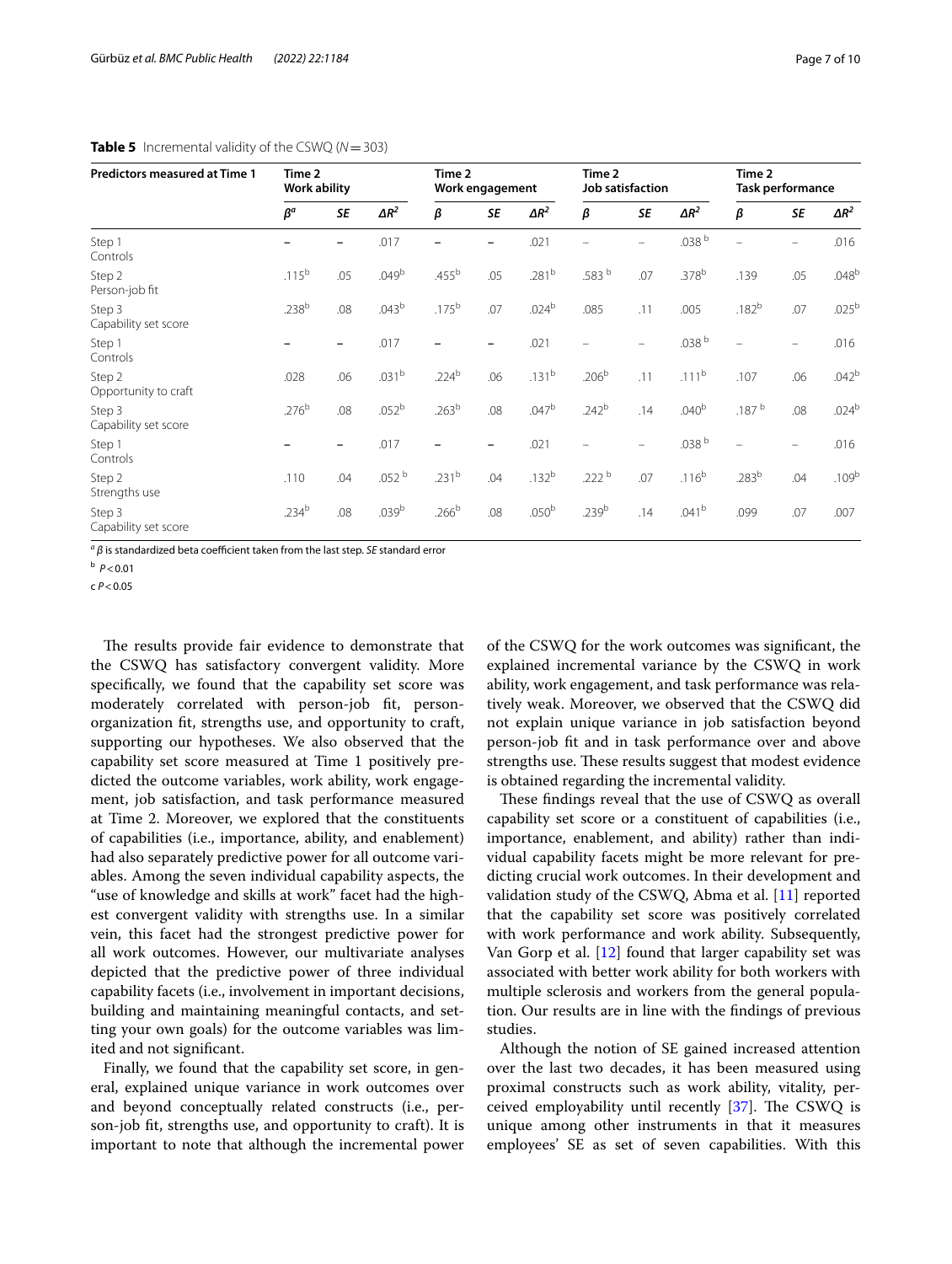research, we contribute to the literature and expand the limited previous work on the capability approach by answering Abma et al's  $[11]$  $[11]$  call to further examine the validity of the instrument. Since the CSWQ is a new tool to measure sustainable employability, such research is important to provide further evidence for validation of the instrument. The satisfactory convergent, predictive, and incremental validity of the CSWQ with not previously investigated work constructs has provided further evidence to support its utility for assessing a worker's capability set for future research and practical interventions.

Previous research reported that in employees with Multiple Sclerosis a larger capability set was associated with better work outcomes [[12\]](#page-8-11). Since we have found that constituents of capabilities were also relevant for predicting crucial work outcomes, with its emphasis on being able and enabled, the CSWQ may especially provide a useful tool for disabled workers who often are confronted with an overemphasis on their disability and not on their strengths (abilities) in the work environment. In line with Abma et al's study  $[11]$ , we recommend that organizations and practitioners can use the CSWQ tool in two ways to measure a worker's SE: capability scoring and discrepancy scoring. The former is particularly useful to examine how well workers achieve their values and which factors are boosting or inhibiting their SE. The latter, discrepancy scoring, can be used to identify obstacles in the realization of specifc work values in terms of personal and contextual conversion factors [see for details [[11\]](#page-8-10)].

Moreover, there is little attention to environmental constraints in the work environment (enablers or disablers). Additionally, because of its innovative and positive view on sustainable employment, it may prove valuable to use this instrument to identify factors and areas in populations where job retention is a problem, such as health care professionals, especially during times of crisis [[38,](#page-9-5) [39](#page-9-6)].

#### **Strengths, limitations, and further research**

This is the first research providing evidence on convergent validity of the CSWQ with person-job ft, personorganization ft, strengths use, and opportunity to craft. In a similar vein, our study is important as being the frst endeavor reporting the predictive and incremental power of the CSWQ for work ability, work engagement, job satisfaction, and task performance by utilizing a cross-lagged design. Another strength of this research is including a representative Dutch sample via the LISSpanel. The panel surveyed respondents using a true probability sampling technique. Despite those strengths, the study also has some weaknesses, however. First, all constructs were measured through the use of self-reported data. Given that some work outcomes such as task performance cannot be objectively rated by self-reports, future studies may use other sources (e.g., immediate supervisor's rating). Second, we used a two-way crosslagged design to diminish common-method bias and obtain more valid results for the predictive and incremental validity [\[34,](#page-9-1) [35\]](#page-9-2). Future research using full crosslagged panel designs with at least three waves may try to get a better grip on the causal ordering of the variables [[35\]](#page-9-2). Third, all participants surveyed in the current study were from the Netherlands. Thus, it is still unknown whether the CSWQ is a valid and reliable tool for other countries and cultures.

Fourth, although our sample was representative in terms of several aspects (i.e., gender, age), workers with a fxed contract were overrepresented in our sample  $(89.4%)$ . Therefore, a study that reexamines our results regarding SE with workers SE with a more balanced sample may advance our understanding of the topic. Fifth, in the present study we have considered that person-job ft, strengths use, and opportunity to craft would be the best conceptually related constructs for the CSWQ. However, some other constructs (e.g., "meaning" and "competence" dimensions of Spreitzer's constructs of psychological empowerment [[40](#page-9-7)]) could also be viewed as conceptually related constructs for the CSWQ, which need to be investigated in future research.

Above all, future research should expand and advance our current knowledge on the topic by investigating the relationships between the contextual, organizational, and individual level of conversion factors [\[8](#page-8-7)] and SE. For instance, exploring whether implementing high-involvement Human Resource Management practices [\[41\]](#page-9-8) and creating a supportive leadership culture [\[42\]](#page-9-9) at the workplace can enhance a worker's sustainable employability is the next course of action, which will be our upcoming research endeavor.

#### **Conclusion**

The present cross-lagged study revealed that the CSWQ is a useful instrument with satisfactory psychometric properties. The findings support the convergent, predictive, and incremental validity of the CSWQ with not previously investigated work constructs although its incremental power is relatively modest. This provided further evidence to support the utility of the CSWQ for assessing a worker's SE for future research and practical interventions.

#### **Acknowledgments**

In this paper, we make use of the LISS panel data were collected by CentERdata (Tilburg University, The Netherlands) through its MESS project funded by the Netherlands Organization for Scientifc Research. We want to thank the Tilburg University and Tilburg University Fund for their fnancial support.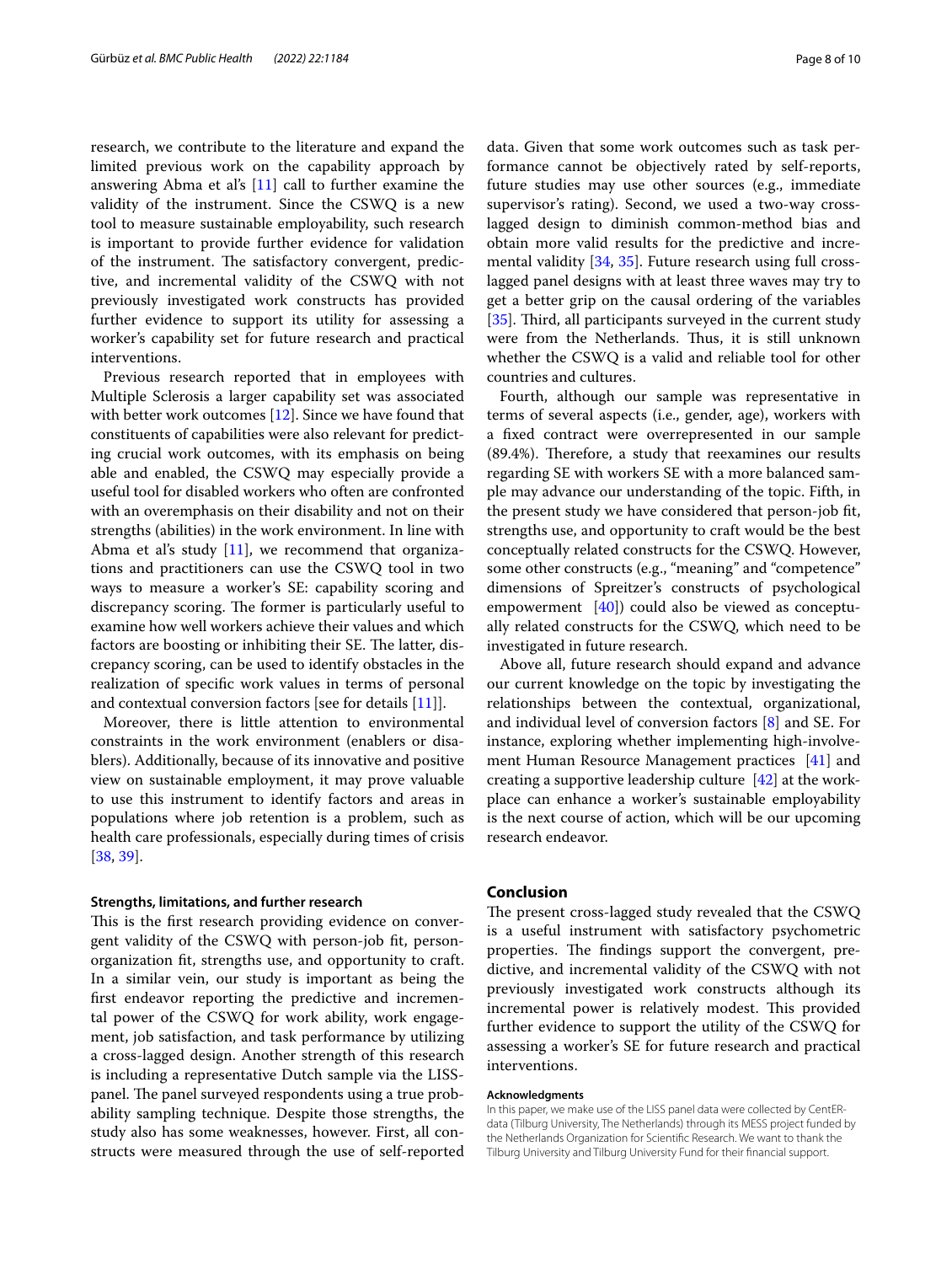#### **Authors' contributions**

SG and EB designed the study. SG wrote the paper. MJ, DK, AB, JK and EB contributed to reviewing and revising of the paper. All authors read and approved the fnal manuscript.

#### **Funding**

This research is funded by Tilburg University and Tilburg University Fund.

#### **Availability of data and materials**

Data are available on reasonable request. The data set used is available from the corresponding author on reasonable request.

#### **Declarations**

#### **Ethics approval and consent to participate**

The Ethic Review Board of Tilburg University approved the study design, protocol, and data management plan (registration number: RP606). All methods were performed in accordance with the relevant guidelines and regulations of The Ethic Review Board. Written informed consent was obtained from all subjects by the LISS panel.

#### **Consent for publication**

Not applicable.

#### **Competing interests**

SG, MJ, DK, AB, JK, and EB declare that they have no confict of interest.

#### **Author details**

<sup>1</sup> Tranzo, Scientific Center for Care and Wellbeing, Tilburg School of Social and Behavioral Sciences, Tilburg University, Tilburg, The Netherlands. <sup>2</sup>International Business School, Hanze University of Applied Sciences, Zernikeplein 7, 9747 AS Groningen, The Netherlands. <sup>3</sup> Department of Human Resource Studies, Tilburg University, Tilburg, the Netherlands. <sup>4</sup>Center of Excellence for Positive Organizational Psychology, Erasmus University Rotterdam, Rotterdam, The Netherlands.<sup>5</sup> Department of Industrial Psychology and People Management, University of Johannesburg, Johannesburg, South Africa. <sup>6</sup>Optentia, North West University of South Africa, Vanderbijlpark, South Africa.

# Received: 19 January 2022 Accepted: 8 June 2022

#### **References**

- <span id="page-8-0"></span>United Nations, Department of Economic and Social Affairs, Population Division. World Population Ageing 2019 (ST/ESA/SER.A/444). 2020. [https://www.un.org/en/development/desa/population/publicatio](https://www.un.org/en/development/desa/population/publications/pdf/ageing/WorldPopulationAgeing2019-Report.pdf) [ns/pdf/ageing/WorldPopulationAgeing2019-Report.pdf.](https://www.un.org/en/development/desa/population/publications/pdf/ageing/WorldPopulationAgeing2019-Report.pdf)
- <span id="page-8-1"></span>2. Eurostat. Employment - annual statistics. 2022. [https://ec.europa.eu/](https://ec.europa.eu/eurostat/statistics-explained/index.php?title=Employment_-_annual_statistics#Employment_in_2021_compared_with_the_EU_targe) [eurostat/statistics-explained/index.php?title](https://ec.europa.eu/eurostat/statistics-explained/index.php?title=Employment_-_annual_statistics#Employment_in_2021_compared_with_the_EU_targe)=Employment\_-\_annual\_ [statistics#Employment\\_in\\_2021\\_compared\\_with\\_the\\_EU\\_targe](https://ec.europa.eu/eurostat/statistics-explained/index.php?title=Employment_-_annual_statistics#Employment_in_2021_compared_with_the_EU_targe).
- <span id="page-8-2"></span>3. de Jonge J, Peeters MCW. The vital worker: towards sustainable performance at work. Int J Environ Res Public Health. 2019;16:910–6.
- <span id="page-8-3"></span>4. Berntson E, Marklund S. The relationship between perceived employability and subsequent health. Work Stress. 2007;21:279–92.
- <span id="page-8-4"></span>5. Le Blanc PM, van der Heijden BIJM, van Vuuren T. "I will survive": A construct validation study on the measurement of sustainable employability using diferent age conceptualizations. Front Psychol. 2017;8:1–12.
- <span id="page-8-5"></span>6. Deng J, Liu J, Deng W, Yang T, Duan Z. redefnition and measurement dimensions of sustainable employability based on the swAge-model. Int J Environ Res. 2021;18(24):13230. [https://doi.org/10.3390/ijerph1824](https://doi.org/10.3390/ijerph182413230) [13230.](https://doi.org/10.3390/ijerph182413230)
- <span id="page-8-6"></span>7. Fleuren BP, de Grip A, Jansen NW, Kant I, Zijlstra FR. Unshrouding the sphere from the clouds: Towards a comprehensive conceptual framework for sustainable employability. Sustainability. 2020;12:6366.
- <span id="page-8-7"></span>8. van der Klink JJ, Bultmann U, Burdorf A, Schaufeli WB, Zijlstra FR, Abma FI, et al. Sustainable employability-defnition, conceptualization, and implications: a perspective based on the capability approach. Scand J Work Environ Health. 2016;42:71–9.
- <span id="page-8-8"></span>9. Sen AK. Capability and well-being. In: Nussbaum M, Sen AK, editors. The quality of life. Oxford: Oxford University Press; 1993. [https://doi.org/10.](https://doi.org/10.1093/0198287976.003.0003) [1093/0198287976.003.0003.](https://doi.org/10.1093/0198287976.003.0003)
- <span id="page-8-9"></span>10. Bakker AB, Schaufeli WB. Positive organizational behavior: engaged employees in fourishing organizations. J Organ Behav. 2008;29:147–54.
- <span id="page-8-10"></span>11. Abma FI, Brouwer S, de Vries HJ, Arends I, Robroek SJW, Cuijpers MPJ, et al. The capability set for work: development and validation of a new questionnaire. Scand J Work Environ Health. 2016;42(1):34–42.
- <span id="page-8-11"></span>12. van Gorp D, van der Klink J, Abma FI, Jongen PJ, van Lieshout I, Arnoldus E, et al. The capability set for work - correlates of sustainable employability in workers with multiple sclerosis. Health Qual Life Outcomes. 2018;16(1):113–1.
- <span id="page-8-12"></span>13. Fleuren BPI, de Grip A, Jansen NWH, Kant I, Zijlstra FRH. Critical refections on the currently leading defnition of sustainable employability. Scand J Work Environ Health. 2016;42(6):557–60. [https://doi.org/10.5271/sjweh.](https://doi.org/10.5271/sjweh.3585.E) [3585.E](https://doi.org/10.5271/sjweh.3585.E).
- <span id="page-8-13"></span>14. Wang M, Beal DJ, Chan D, Newman DA, Vancouver JB, Vandenberg RJ. Longitudinal research: a panel discussion on conceptual issues, research design, and statistical techniques. Work Aging Retire. 2017;3(1):1–24. [https://doi.org/10.1093/workar/waw033.](https://doi.org/10.1093/workar/waw033)
- <span id="page-8-14"></span>15. Kristof Brown AL, Zimmerman RD, Johnson EC. Consequences of individuals ft at work: a meta-analysis of person-job, person-organization, person-group, and person-supervisor ft. Pers Psychol. 2005;58(2):281–342.
- <span id="page-8-15"></span>16. Wood AM, Linley PA, Maltby J, Kashdan TB, Hurling R. Using personal and psychological strengths leads to increases in well-being over time: a longitudinal study and the development of the strengths use questionnaire. Personal Individ Difer. 2011;50:15–9. [https://doi.org/10.1016/j.paid.](https://doi.org/10.1016/j.paid.2010.08.004) [2010.08.004](https://doi.org/10.1016/j.paid.2010.08.004).
- <span id="page-8-16"></span>17. Wrzesniewski A, Dutton JE. Crafting a job: revisioning employees as active crafters of their work. Acad Manag Rev. 2001;26:179–201.
- <span id="page-8-17"></span>18. van Wingerden J, Niks IMW. Construction and validation of the perceived opportunity to craft scale. Front Psychol. 2017;8:573.
- <span id="page-8-18"></span>19. Scherpenzeel AC, Das M. "True" Longitudinal and Probability-Based Internet Panels: Evidence From the Netherlands. In Das M, P Ester, and L Kaczmirek (Eds.), Social and Behavioral Research and the Internet: Advances in Applied Methods and Research Strategies. Boca Raton: Taylor & Francis; 2010. p. 77–104.
- <span id="page-8-19"></span>20. Demerouti E, Bakker AB, Fried Y. Work orientations in the job demandsresources model. J Manag Psychol. 2012;27(6):557–75.
- <span id="page-8-20"></span>21. Sagie A, Elizur D, Koslowski M. Work values: a theoretical overview and a model of their efects. J Organ Behav. 1996;17:503–14.
- <span id="page-8-21"></span>22. Faul F, Erdfelder E, Buchner A, Lang AG. Statistical power analyses using G\*power 3.1: tests for correlation and regression analyses. Behav Res Methods. 2009;41:1149–60.
- <span id="page-8-22"></span>23. Cohen J. Statistical power analysis for the behavioral sciences. 2nd ed. Hillsdale: Erlbaum; 1988.
- <span id="page-8-23"></span>24. Cable DM, DeRue DS. The convergent and discriminant validity of subjective ft perception. J Appl Psychol. 2002;87(5):875–84.
- <span id="page-8-24"></span>25. van Woerkom M, Mostert M, Els C, Bakker AB, de Beer L, Rothmann R. Strengths use and deficit correction in organizations: development and validation of a questionnaire. Eur J Work Org Psychol. 2016;25(6):960–75.
- <span id="page-8-25"></span>26. Tuomi K, Ilmarinen J, Jahkola A, Katajarinne L, Tulkki A. Work ability index. 2nd ed. Helsinki: Finnish Institute of Occupational Health; 1998.
- <span id="page-8-26"></span>27. Ahlstrom L, Grimby-Ekman A, Hagberg M, Dellve L. The work ability index and single-item question: associations with sick leave, symptoms, and health—a prospective study of women on long-term sick leave. Scand J Work Environ Health. 2010;36(5):404–8.
- <span id="page-8-27"></span>28. Schaufeli WB, Shimazu A, Hakanen J, Salanova M, De Witte H. An ultra-short measure for work engagement. Eur J Psychol Assess. 2017;35:577–91.
- <span id="page-8-28"></span>29. Dolbier CL, Webster JA, McCalister KT, Mallon MW, Steinhardt MA. Reliability and validity of a single-item measure of job satisfaction. Am J Health Promot. 2005;19(3):194–8.
- <span id="page-8-29"></span>30. Wanous JP, Reichers AE, Hudy MJ. Overall job satisfaction: how good are single-item measures? J Appl Psychol. 1997;82(2):247–52.
- <span id="page-8-30"></span>31. Petit D, Gorris JR, Vaught BC. An examination of organizational communication as a moderator of the relationship between job performance and job satisfaction. J Bus Commun. 1997;34:81–99.
- <span id="page-8-31"></span>32. Gurbuz S, Sahin F. Research methods in social sciences – philosophy, method, and analysis. 5th ed. Ankara: Seckin; 2018.